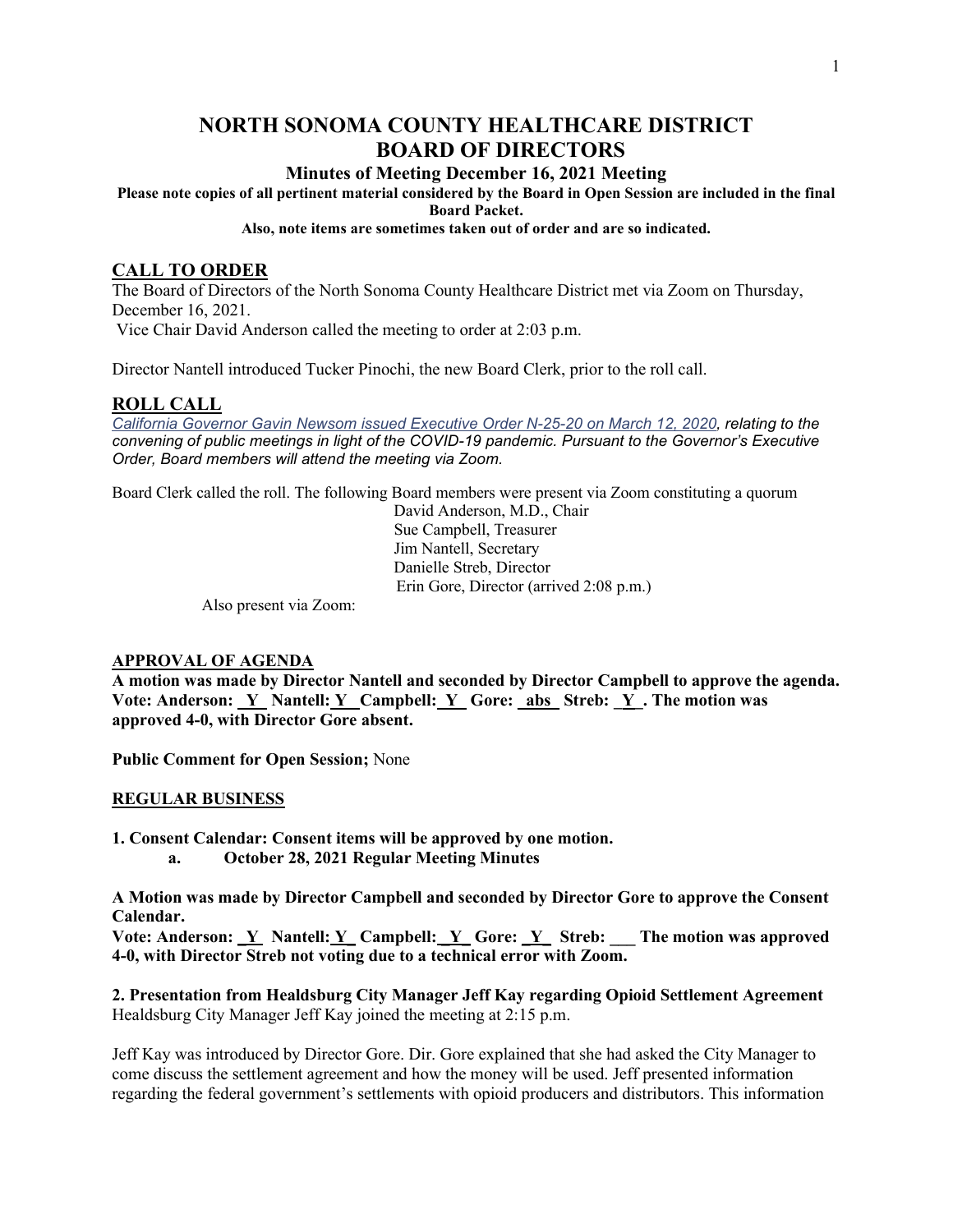included the size of each settlement, requirements for disbursement, and a timeline for receiving funds. Mr. Kay indicated that the estimated share for Healdsburg was \$33,000 per year, paid out over 18 years. That money could be combined with what the County receives to fund services or be used independently. Mr. Kay does not expect any of the funding to arrive for at least a year. The Board discussed potential uses for settlement funds with Mr. Kay and the role that NSCHD might play in concert with other actors at the local and county level.

Jeff Kay left the meeting at 2:32 p.m.

# **3. Approval of request from Alliance Medical Center to forgive \$125,000 loan which was made by District to cash flow the vaccination program**

The Board discussed Alliance Medical Center's request in anticipation of Joan Churchill's presentation on the matter.

Alliance Medical Center CEO Joan Churchill joined the meeting at 2:48 p.m.

Ms. Churchill was introduced by Director Anderson, and she presented Alliance Medical Center's request for loan forgiveness. Churchill shared how Alliance Medical Center had made use of the District's loan, and the reasons for requesting forgiveness thereof. The Board discussed possible conditions for full or partial forgiveness of the loan, and the potential impact on Alliance if the loan was not forgiven. One option discussed was the possibility of forgiving the loan, if Alliance agreed to fund a drug education program with the money it would have returned to the District.

Joan Churchill left the meeting at 3:32 p.m.

The Board continued to discuss conditions for full or partial forgiveness of the loan.

**A motion was made by Director Nantell to request that Churchill return with a proposal to address the drug education needs of middle and high schools in the district. Director Campbell seconded the motion.** 

**Director Anderson moved to amend Director Nantell's motion to specify that Ms. Churchill's proposal include funding for one full time drug educator. Director Nantell and Director approved the amendment.** 

**Vote on amended motion: Anderson: Y, Nantell: Y, Campbell: Y, Gore: Y, Streb: Y. The motion passed unanimously.** 

Director Nantell volunteered to follow up with Churchill regarding the District's request.

# **4. Confirmation or Modification of Alliance Medical's Request Regarding Funding Drug Education in the Middle and High Schools**

Director Anderson suggested the previous motion addressed agenda item #4. The Board will request that Alliance Medical propose funding a drug education program in middle and high schools with the \$125,000 loaned to them by the Board. The Board discussed existing drug education programs and their relationship to Alliance Medical Center.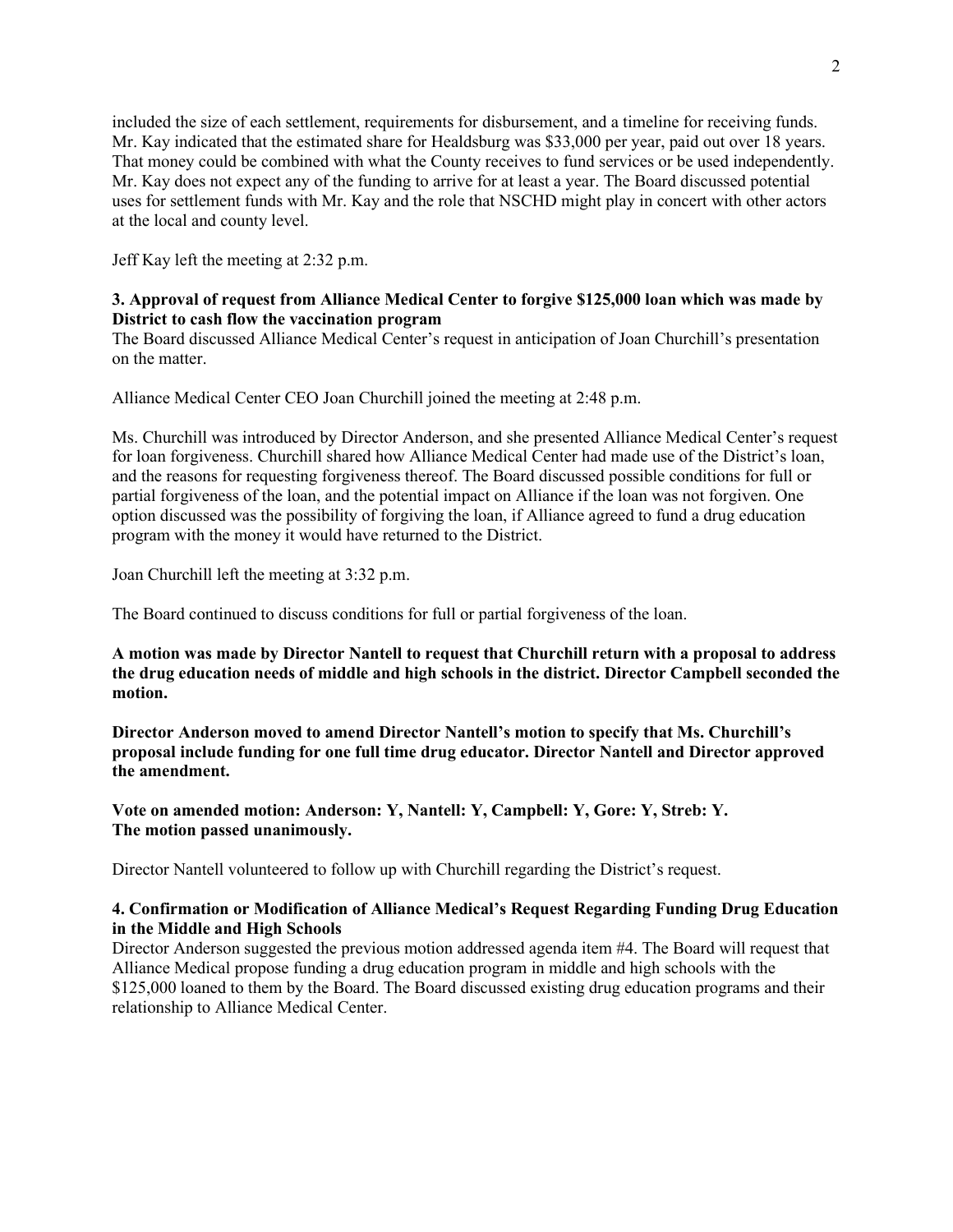#### **5. Discussion with Other Stakeholders Supporting Efforts to Create a Wellness Center**

Director Gore reported on meetings taken with leaders of local organizations regarding the Wellness Center in Cloverdale. Director Gore suggested she and Director Streb work with the other Cloverdale stakeholders to convene listening sessions in the community to help inform the future direction.

#### **6. Discussion and Action Taken Regarding District Finances**

#### **a. District Financial Reports**

Director Campbell asked if there were any questions on the financial reports that had been distributed in the Board Meeting materials. Director Nantell pointed out that to date the District had spent about \$250,000 in its first year since the sale of the hospital.

Director Campbell outlined the Finance Committee's interviews with potential investment firms for the District.

### **b. Approval of Recommendation for Finance Committee to authorize the Committee to Negotiate Contract with the Committee's Recommended Financial Advisor Firm for Review and Approval at January 2022 Board Meeting**

**A motion was made by Director Gore and seconded by Director Anderson to authorize the Finance Committee to negotiate a contract with Sonoma Wealth Advisors for review and approval at the January 2022 Board Meeting.** 

**Vote: Anderson: Y, Campbell: Y, Gore: Y, Nantell: Y, Streb: Y The motion passed unanimously.** 

# **7. Adoption of Resolution 7-21 Identifying Individuals Authorized to Deposit or Withdraw Monies from Investments of the District**

Director Campbell explained why it was necessary to identify individuals other than herself and Director Nantell who can deposit or withdraw monies from the District's investments. The hospital sale contract with Providence requires transfer of Prudential stock to Providence; non-Finance Committee member required to fill out paperwork and effectuate that transfer.

# **A motion was made by Director Campbell and seconded by Director Nantell to approve Resolution 7-21 with Directors Anderson and Gore authorized to transfer the stock.**

**Vote: Anderson: Y, Campbell: Y, Gore: Y, Nantell: Y, Streb: Y The motion passed unanimously.** 

**8. Approval of Board Regular Meeting Schedule 2022 A motion was made by Director Nantell and seconded by Director Campbell to approve the meeting schedule for 2022.** 

**Vote: Anderson: Y, Campbell: Y, Gore: Y, Nantell: Y, Streb: Y The motion passed unanimously.** 

# **9. Discussion and Possible Action Regarding New District Housekeeping**

**a. Update on shared resources to provide bookkeeping and other services** The Board discussed the potential costs of obtaining a virtual phone line. Director Nantell suggested that now that the Board has a shared Clerk with the Petaluma Healthcare District, the Board Clerk could answer phone calls for the District.